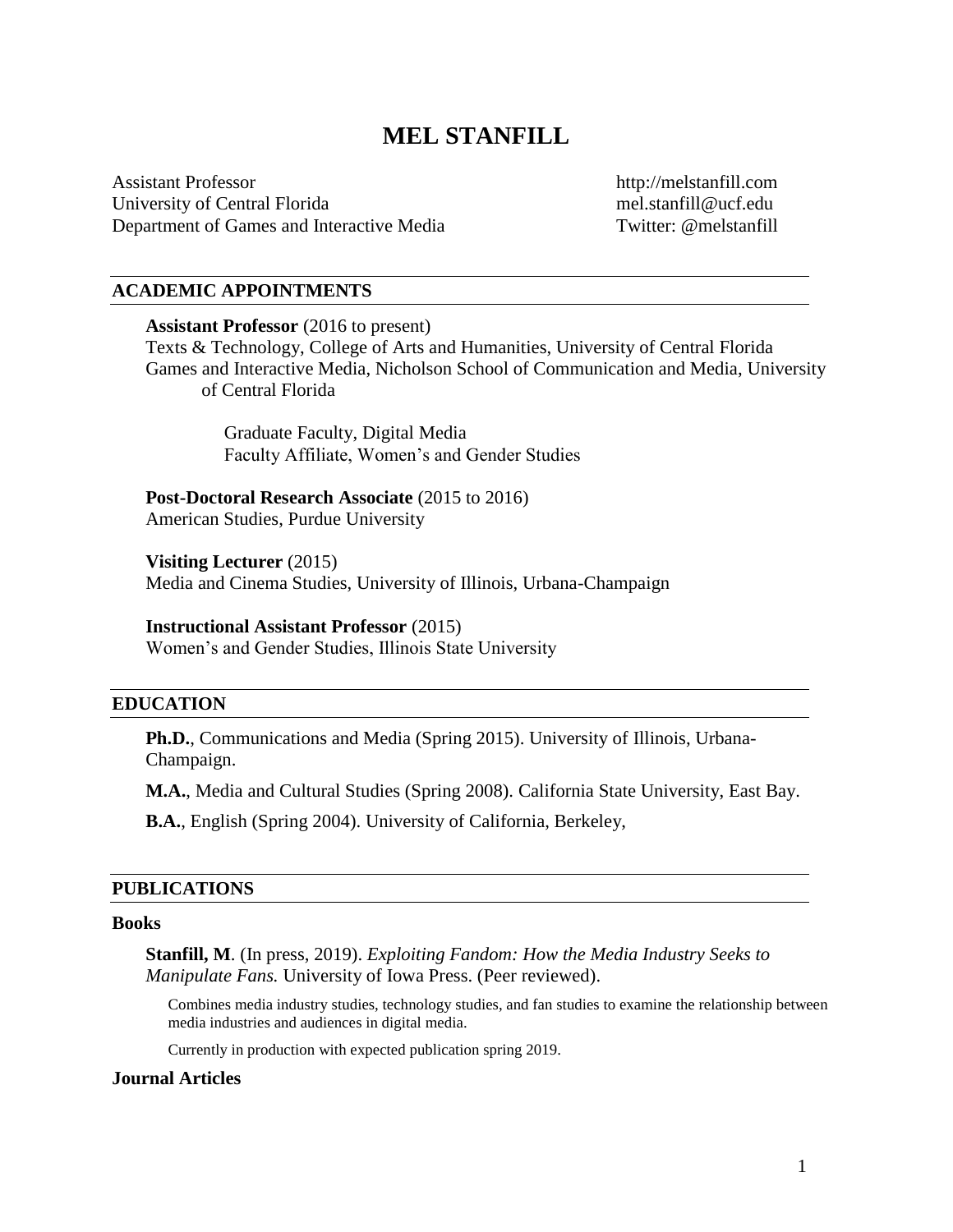Navar-Gill, A., **Stanfill, M.** (In press, 2018). "We shouldn't have to trend to make you listen": Queer fan hashtag campaigns as production interventions. Special Issue on Queer Production Studies, *Journal of Film and Video. 70* (3-4). (Peer reviewed)

Examination of the use of Twitter hashtag campaigns by LGBTQ+ audiences to intervene in television production.

Kretzschmar, M., & **Stanfill, M.** (2018). Mods as Lightning Rods: A Typology of Video Game Mods, Intellectual Property, and Social Benefit/Harm. *Social & Legal Studies*, OnlineFirst. https://doi.org/10.1177/0964663918787221 (Peer reviewed)

Examines how law is used as a social tool to impact video game modification.

**Stanfill, M.** (2017). "Where the Femslashers are: Media on the Lesbian Continuum." *Transformative Works and Cultures* 24 doi: 10.3983/twc.2017.959. <http://journal.transformativeworks.org/index.php/twc/article/view/959> (Editor reviewed)

Analysis of how the features of media texts recruit particular fan practices.

**Stanfill, M.**, Valdivia, A. N. (2017). "(Dis)locating Nations in the World Cup: Football Fandom and the Global Geopolitics of Affect." *Social Identities* (23) 1: 104-119. doi:10.1080/13504630.2016.1157466. (Peer reviewed)

Analysis of interview data about national attachment through the World Cup.

**Stanfill, M.** (2015). "The Interface as Discourse: The Production of Norms through Web Design." *New Media & Society* 17 (7): 1059-1074. doi:10.1177/1461444814520873. (Peer reviewed)

Citations: 31 (Google Scholar, August 15) Journal Impact factor: 4.44

**Stanfill, M.** (2015). "Spinning Yarn with Borrowed Cotton: Lessons for Fandom from Sampling." *Cinema Journal* 54 (3) pp. 131-37. doi: 10.1353/cj.2015.0021. (Editor reviewed)

Citations: 6 (Google Scholar, August 15)

**Stanfill, M.**; Condis, M. (2014). "Fandom and/as labor." *Transformative Works and Cultures* 15. doi:10.3983/twc.2014.0593.

<http://journal.transformativeworks.org/index.php/twc/article/view/593>. (Editor reviewed)

Citations: 36 (Google Scholar, August 15)

**Stanfill, M.** (2013). "They're Losers, but I Know Better': Intra-Fandom Stereotyping and the Normalization of the Fan Subject." *Critical Studies in Media Communication* 30 (2): 117-134 doi:10.1080/15295036.2012.755053. (Peer reviewed)

Citations: 48 (Google Scholar, August 15)

**Stanfill, M.** (2013). "Fandom, Public, Commons." *Transformative Works and Cultures* 14 doi:10.3983/twc.2013.0530.

<http://journal.transformativeworks.org/index.php/twc/article/view/530/407 > (Editor reviewed)

Citations: 14 (Google Scholar, August 15)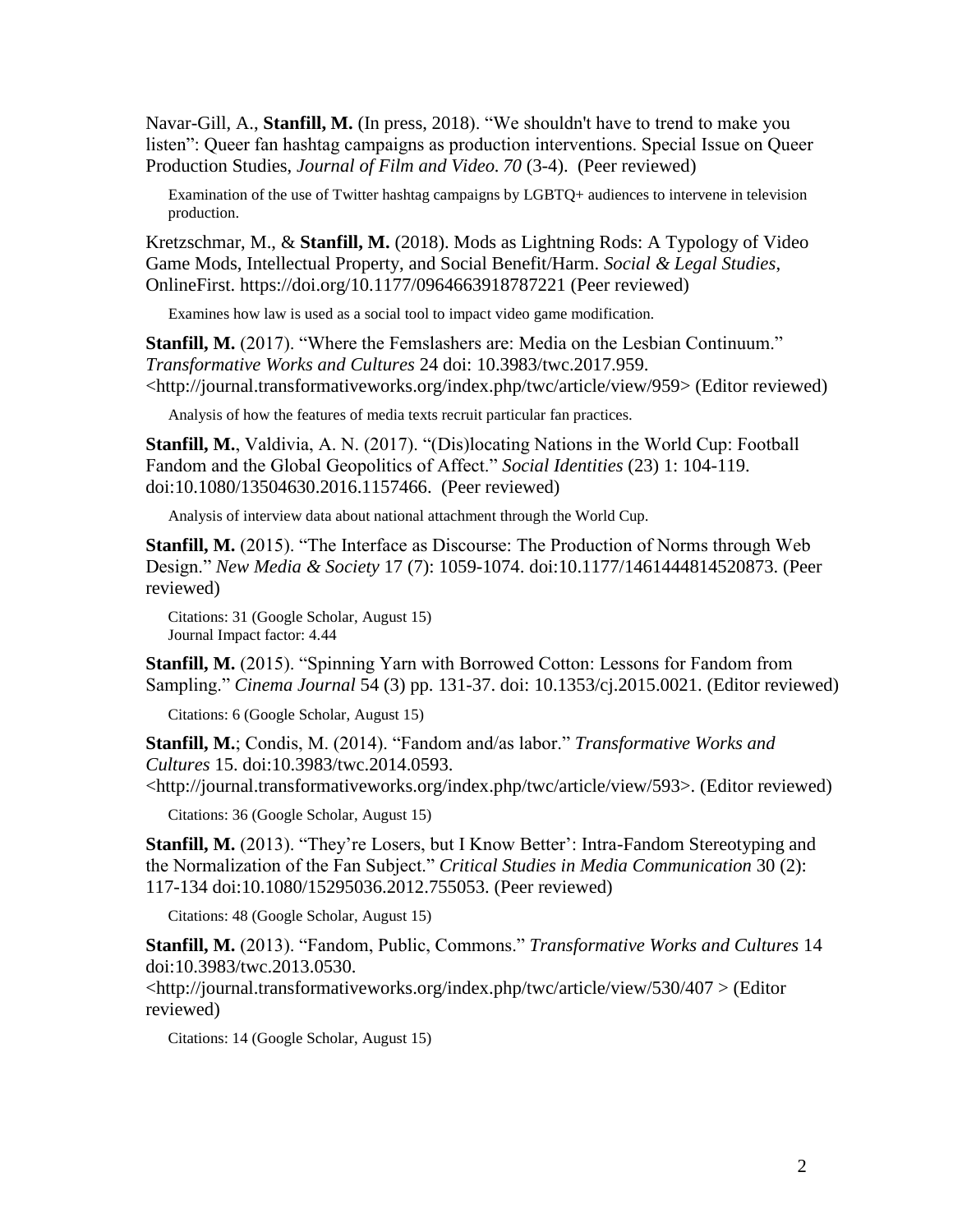**Stanfill, M.** (2012). "Finding Birds of a Feather: Multiple Memberships and Diversity without Divisiveness in Communication Research." *Communication Theory.* 22 (1): 1–24. doi:10.1111/j.1468-2885.2011.01395.x. (Peer reviewed)

Citations: 19 (Google Scholar, August 15) Journal Impact factor: 3.48

**Stanfill, M.** (2011) "Doing Fandom, (Mis)doing Whiteness: Heteronormativity, Racialization, and the Discursive Construction of Fandom." *Transformative Works and Cultures.* 8: n.p. doi:10.3983/twc.2011.0256.

<http://journal.transformativeworks.org/index.php/twc/article/view/256/243>. (Peer reviewed)

Citations: 28 (Google Scholar, August 15)

# **Book Chapters**

**Stanfill, M.**; Gurrie, C.; Korn, J.; Martin, J.; White, K. (2018). "Climate on Campus: Intersectional Interventions in Contemporary Struggles." *Interventions: International Communication Association 2017 Theme Book.* Edited by Travers Scott and Adrienne Shaw. (Editor reviewed)

**Stanfill, M.** (2018). "The Unbearable Whiteness of Fandom and Fan Studies." *Wiley-Blackwell Companion to Fandom.* Edited by Paul Booth. (Editor reviewed)

**Stanfill, M.** (2017). "The Fan Fiction Gold Rush, Generational Turnover, and the Battle for Fandom's Soul." In *The Routledge Companion to Media Fandom.* Edited by Melissa Click and Suzanne Scott. Routledge Press. (Editor reviewed)

**Stanfill, M.** (2016). "Straighten up and Fly White: Whiteness, Heteronormativity, and the Representation of Happy Endings for Fans." In *Seeing Fans: Representations of Fandom in Media and Popular Culture.* Edited by Lucy Bennett and Paul Booth. Bloomsbury Academic. (Editor reviewed)

# **Conference Proceedings**

**Stanfill, M.** (2015). "The Internet Intellectual Property Imaginary: The Case of Fandom." In *Selected Papers of Internet Research 5.* Association of Internet Research. Phoenix, Arizona. (Peer reviewed)

**Stanfill, M.** (2013). "Fandom, Transmedia, and Consumption 2.0." In *Selected Papers of Internet Research 3.* Association of Internet Research. Denver, Colorado. (Peer reviewed)

Citations: 1 (Google Scholar, August 15)

### **Reviews**

**Stanfill, M.** (2018). Review of *The Culture Industry and Participatory Audiences. Transformative Works and Cultures.* (Editor reviewed)

### **Other Publications**

**Stanfill, M.** (Forthcoming 2019) "Fans of color in femslash." Transformative Works and Cultures 30, "Fans of Color, Fandoms of Color," guest edited by Abigail De Kosnik and andré carrington.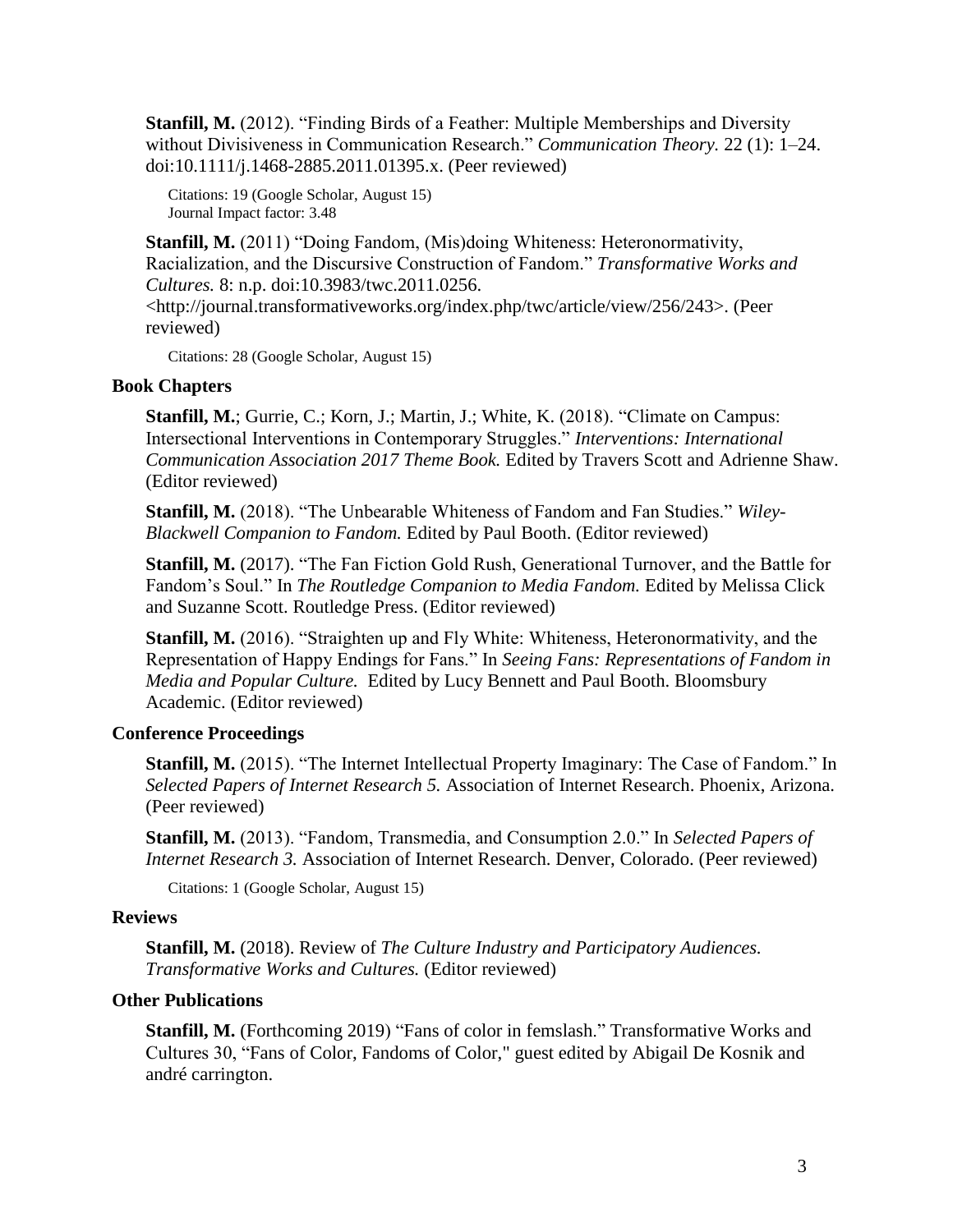Proctor, W., Kies, B., Chin, B., Larsen, K., McCulloch, R., Pande, R., and **Stanfill, M.**  (2018) "On Toxic Fan Practices: A Round-Table" Participations 15(1). <http://www.participations.org/Volume%2015/Issue%201/21.pdf>

**Stanfill, M.** and Jamison, A. (2018) The State of Fandom Studies 2018. HenryJenkins.org. Invited blog post. < http://henryjenkins.org/blog/2018/4/18/the-state-of-fandom-studies-2018-mel-stanfill-anne-jamison-pt-1>

**Stanfill, M.** (2016) "Who is an "artist" being "copied" and who's just raw material." Illuminations 4 (2), Article 7. <http://stars.library.ucf.edu/illuminations/vol4/iss2/7>

**Stanfill, M.** (2015) "Spinning Yarn with Borrowed Cotton." In Media Res <http://mediacommons.futureofthebook.org/imr/2015/05/05/spinning-yarn-borrowedcotton>

**Stanfill, M.**; Fouché, R. (2012) "(How) Have Technological Shifts Changed Being a Sports Fan?" Culture Digitally. <http://culturedigitally.org/2012/04/how-have-technological-shiftschanged-being-a-sports-fan/>

# **CONFERENCES AND TALKS**

# **Invited Talks**

**Stanfill, M.** (2018). Closing Plenary. Fan Studies Network North America, Chicago, IL, October.

**Stanfill, M.** (2018). "Everything is Made up and the Law Doesn't Matter: The Strange Life of Intellectual Property." Washington College, April.

**Stanfill, M.** (2018). "Fandom and Civic Engagement." Scholar Fan Salon: The Transformative Civics of Fandom, University of Southern California, February.

**Stanfill, M.** (2017). "Free Fan Labor! The Work of Fandom in the Internet Era," Pennsylvania State University, York, February.

**Stanfill, M.** (2016). "Belief is 9/10 of the Law: Media Industry Ideologies of Intellectual Property and their Effects," Invited presentation to the Legal History Group at the American Bar Foundation, May.

Stanfill, M. (2015). "New Media Encounters Sports Fans," Panelist, University of Illinois, April.

**Stanfill, M.** (2013). Presentation to Civic Paths Graduate Research Group, Media Activism and Participatory Politics Project, University of Southern California, April.

# **Peer Reviewed Conference Presentations – International**

**Stanfill, M.** (2018). "Roundtable: Race in Fandom and Fan Studies." Fan Studies Network North America, Chicago, IL, October 25-27.

**Stanfill, M.** (2018). "On Dressing Homonormativity up as Transgression, or Your Fandom is Basic." Fan Studies Network North America, Chicago, IL, October 25-27.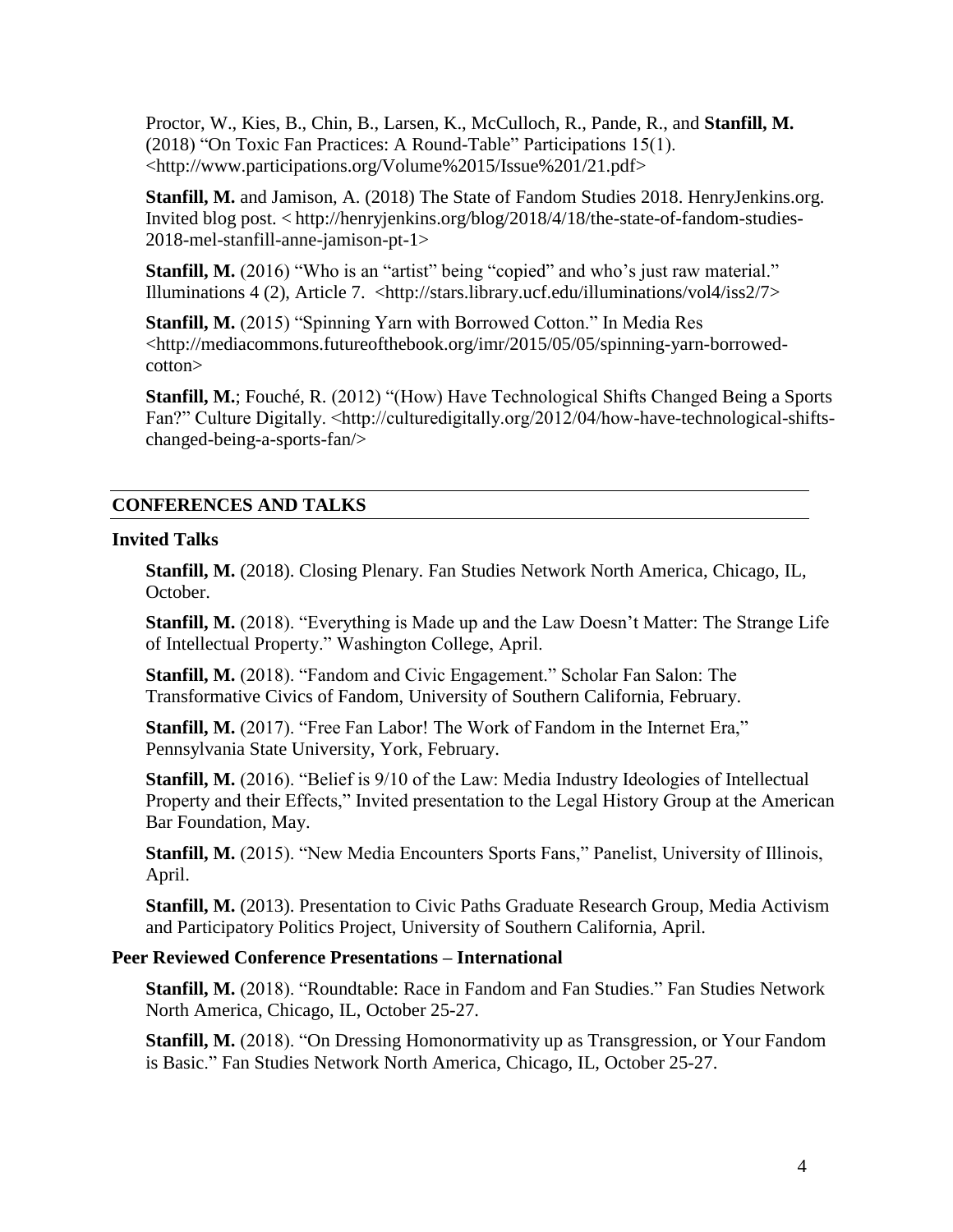**Stanfill, M.** (2018). "Sample, Remix, and Mashup for Me, but not for Thee: Digital Music Production at the Intersection of Race and the Law." Association of Internet Researchers, Montreal, QC, October.

**Stanfill, M.** (2018). "Branding and Corralling: Media Industry Approaches to Audiences." Society for Cinema and Media Studies Conference, Toronto, ON, March 14-18.

**Stanfill, M.** (2017). "Pedagogies of Audiencing, Pedagogies of Assent: Emerging Norms of Popular Culture Engagement in the Digital Era." American Studies Association, Chicago, IL, November 9-12.

Lowe, JSA; **Stanfill, M.** (2017). "Bill Shatner Trolling Alone: Consolidating Toxic Masculine Identity through Networked Harassment." HASTAC (Humanities, Arts, Science, and Technology Alliance) Conference, Orlando FL, November 2-4.

**Stanfill, M.** (2017). "Big Reading as Digital Humanities Method." HASTAC (Humanities, Arts, Science, and Technology Alliance) Conference, Orlando FL, November 2-4.

**Stanfill, M.** (2017). "From #LGBTFansDeserveBetter to the Clexa Youth: The 100 and Youth Audiences." Children's Literature Association Annual Conference, Tampa, Florida, June 22-24.

**Stanfill, M.** (2017). "The Long Arm of (Beliefs about) the Law." International Communication Association Conference, San Diego, CA, May 25-29.

**Stanfill, M.** (presiding), Gurrie, C.; Korn, J.; Martin, J.; White, K.. (2017). "Climate on Campus: Intersectional Interventions in Contemporary Struggles." Roundtable session at International Communication Association Conference, San Diego, CA, May 25-29.

**Stanfill, M.** (2017). "(Stealing) Up is (Borrowing) Down: Race and the Uneven Application of IP Rights." Race + IP Conference, Boston, MA, April 20-22.

Wisniewski, P.; Badillo-Urquiola, K.A.; **Stanfill, M.;** Salter, A.(2017) "Using Participatory Design to Give Foster Teens a Voice in Designs for Their Own Online Safety," Extended Abstract presented at the Workshop on Design Methods for Underserved Communities at the 2017 ACM Conference on Computer Supported Cooperative Work (CSCW 2017), Portland, OR, February 25-March 1.

Salter, A.; **Stanfill, M.**; Johnson, E.; Wisniewski, P.(2017) "Participatory Design for Research on Technologically-Mediated Youth Sexuality: Ethical and Privacy Implications," Extended Abstract presented at the Workshop on Privacy Ethics at the 2017 ACM Conference on Computer Supported Cooperative Work (CSCW 2017), Portland, OR, February 25-March 1.

**Stanfill, M.** (2016). "Teaching the Ethics of Digital Research." Extended Abstract presented at the Workshop on Ethics and Obligations for Studying Digital Communities at the 2017 ACM Conference on Supporting Group Work (GROUP 2016), Sanibel Island, FL, November 13-16.

**Stanfill, M.** (2016). "Legalese, Legalish, Loophole-free: Terms of Service as a Limit on Education." Console-ing Passions Conference, South Bend, IN, June 16-18.

**Stanfill, M.** (2016). "Six Provocations on Safe Space." Console-ing Passions Conference, South Bend, IN, June 16-18.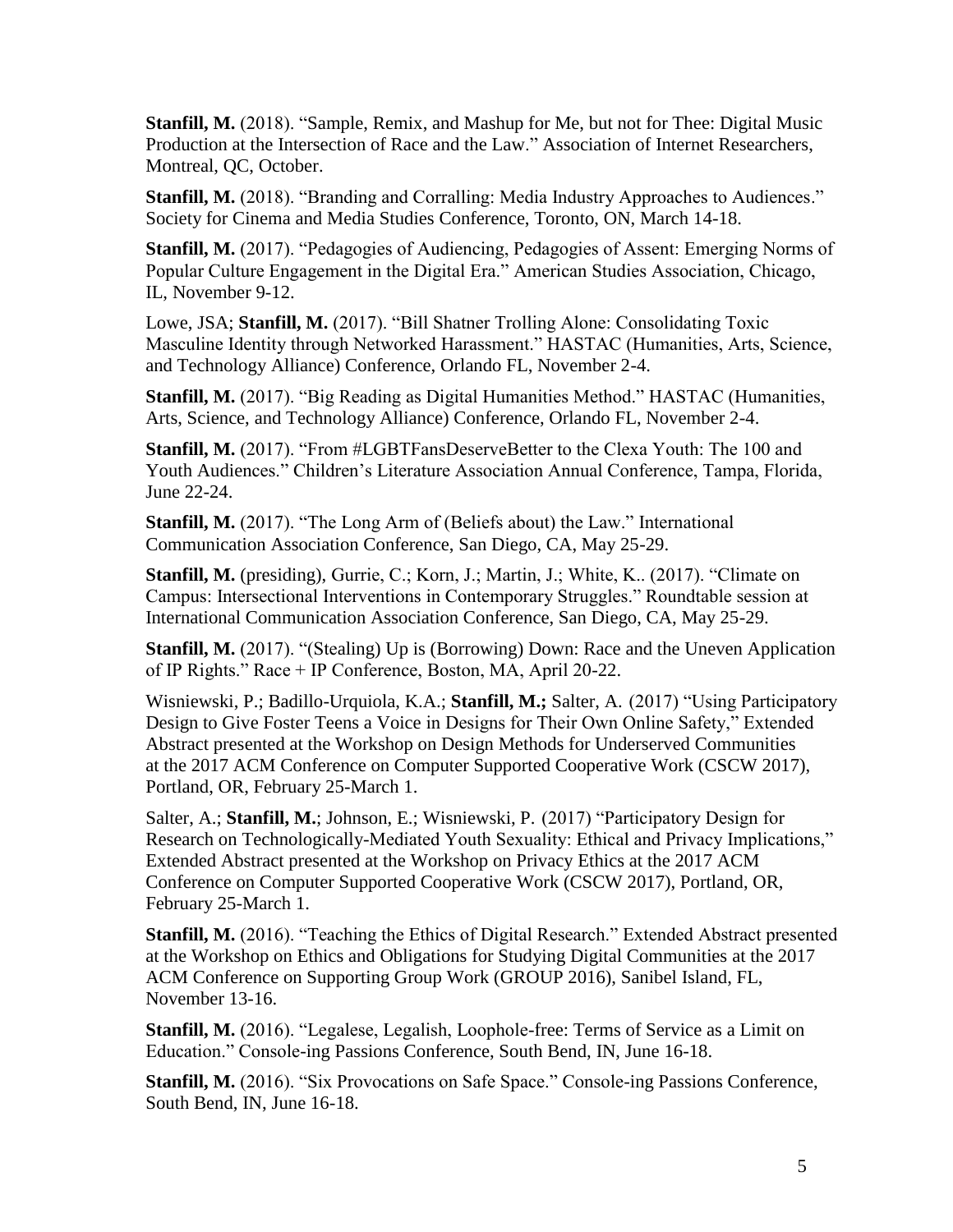**Stanfill, M.** (2016). "From Surplus Desire to Profit: Audiences, Consumption, and the Management of Desire." Society for Cinema and Media Studies Conference, Atlanta, GA, March 30-April 3.

**Stanfill, M.** (2015). "The Internet Intellectual Property Imaginary: The Case of Fandom." Association of Internet Research. Phoenix, Arizona, October 21-24

**Stanfill, M.** (2014). "The Fan' as/in Industry Discourse." Society for Cinema and Media Studies Conference, Seattle, WA, March 19-23.

**Stanfill, M.** (2014). "Queer Approaches to Classroom Identity Politics." Society for Cinema and Media Studies Conference, Seattle, WA, March 19-23.

**Stanfill, M.** (2013). "The Internet Intellectual Property Imaginary: The Case of Fandom." Association of Internet Research. Denver, Colorado, October 23-26.

**Stanfill, M.** (2013). "Between Commodity and Consent: Implications of the Vanishing Distinction between Play and Work." Society for Cinema and Media Studies Conference, Chicago, IL, March 6-10.

**Stanfill, M.** (2012). "Old fashioned Economics for New Media Fanlabor? Theorizing Fan Work between Gift Economy and the Labor Theory of Value." Console-ing Passions Conference, Boston, MA, July 19-21.

**Stanfill, M.** (2012). "The Interface as Discourse: Producing Norms of Sports Fandom through Web Design." International Communication Association Conference, Phoenix, AZ, May 24-28.

**Stanfill, M.** (2011). "Domesticating Fandom: The Production Norms of Fandom by Web Design." Association of Internet Research. Seattle WA, October 10-13.

# **Peer Reviewed Conference Presentations – National**

**Stanfill, M.** (2014). "Feminist Pedagogy in the Communication Classroom: Examining the Past for Future Directions." National Communication Association Conference, Chicago, IL, November 19-23.

**Stanfill, M.** (2012). "Fannormalization: The Production of Fandom as Consumption in Film Representation." National Communication Association Conference, Orlando, FL, November 14-18.

**Stanfill, M.** (2012). "Finding the Labor in Fandom: To Make Sense of Fan Productivity between the Gift Economy and the Labor Theory of Value." National Communication Association Conference, Orlando, FL, November 14-18.

**Stanfill, M.** (2010). "The Fandom Menace: Social Consequences of the Metaphorical Treatment of 'Fan' as 'Monster." National Communication Association Conference, San Francisco, CA, November 14-17.

**Stanfill, M.** (2009). "Guys who've never slept with a woman and women who have': Xena: Warrior Princess Fans and Cultural Anxieties of Sexuality." National Communication Association Conference, Chicago, IL, November 12-15.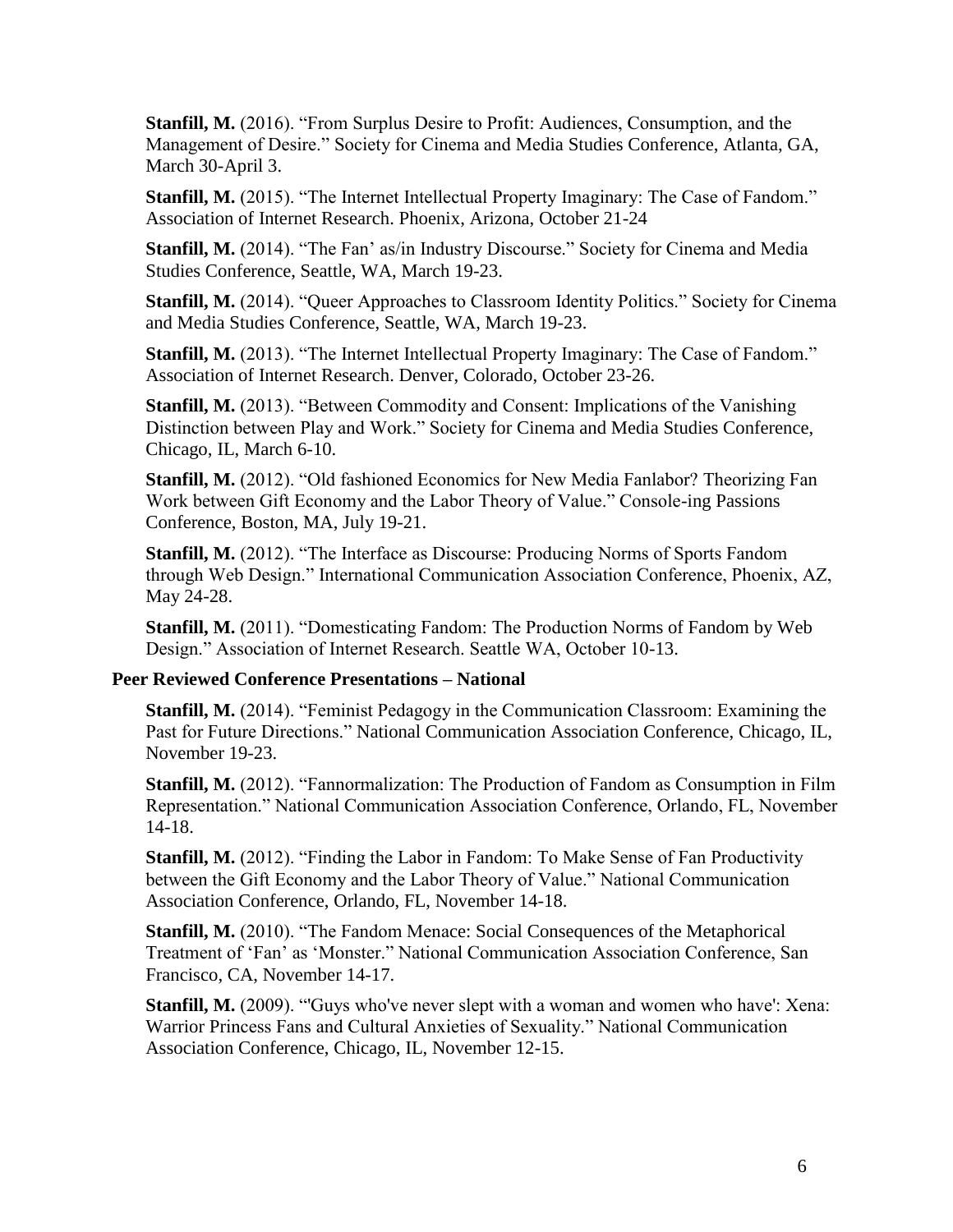**Stanfill, M.** (2008). "From Crazy Fans to Fan Comrades and back Again: Variable Attitudes of TV Producers toward Fans and Their Consequences." National Communication Association Conference, San Diego, CA, November 21-24.

**Stanfill, M.** (2008). "From Structuralism to Agency: Fan Deployment of Negative Fan Stereotypes." Semiotic Society of America Conference, Houston, TX, October.

# **Peer Reviewed Conference Presentations – Regional**

**Stanfill, M.** (2008). "At least we're not as weird as the Trekkies: Fan Deployment of Negative Fan Stereotypes*.*" Central States Communication Association Conference, Madison, WI, April 9-12.

### **GRANTS**

#### **External**

# 2018. **Co-Principal Investigator** (PI Connie Lester)

"It's All in the Bag: Implementing New Features for RICHES MI BookBag Tool for Analysis, Collaboration, and Teaching." National Endowment for the Humanities, \$100,000. (Pending)

#### **Internal**

### 2018. **Co-Principal Investigator** (with Kim Anderson)

"Using digital storytelling to understand and improve the experiences of LGBTQ+ emerging adults." Office of Research and Commercialization Research Mentorship program, \$3,000.

### 2017. **Co-Principal Investigator** (PI Connie Lester)

"It's All in the Bag: Implementing New Features for RICHES MI BookBag Tool for Analysis, Collaboration, and Teaching." College of Arts & Humanities Research Initiative Seed Funding, \$30,000.

### **TEACHING**

### **Undergraduate**

University of Central Florida

Creative Industries

Digital Cultures and Narrative

Media Business Practices

Purdue University

Fans, Users, and Gamers

University of Illinois, Urbana-Champaign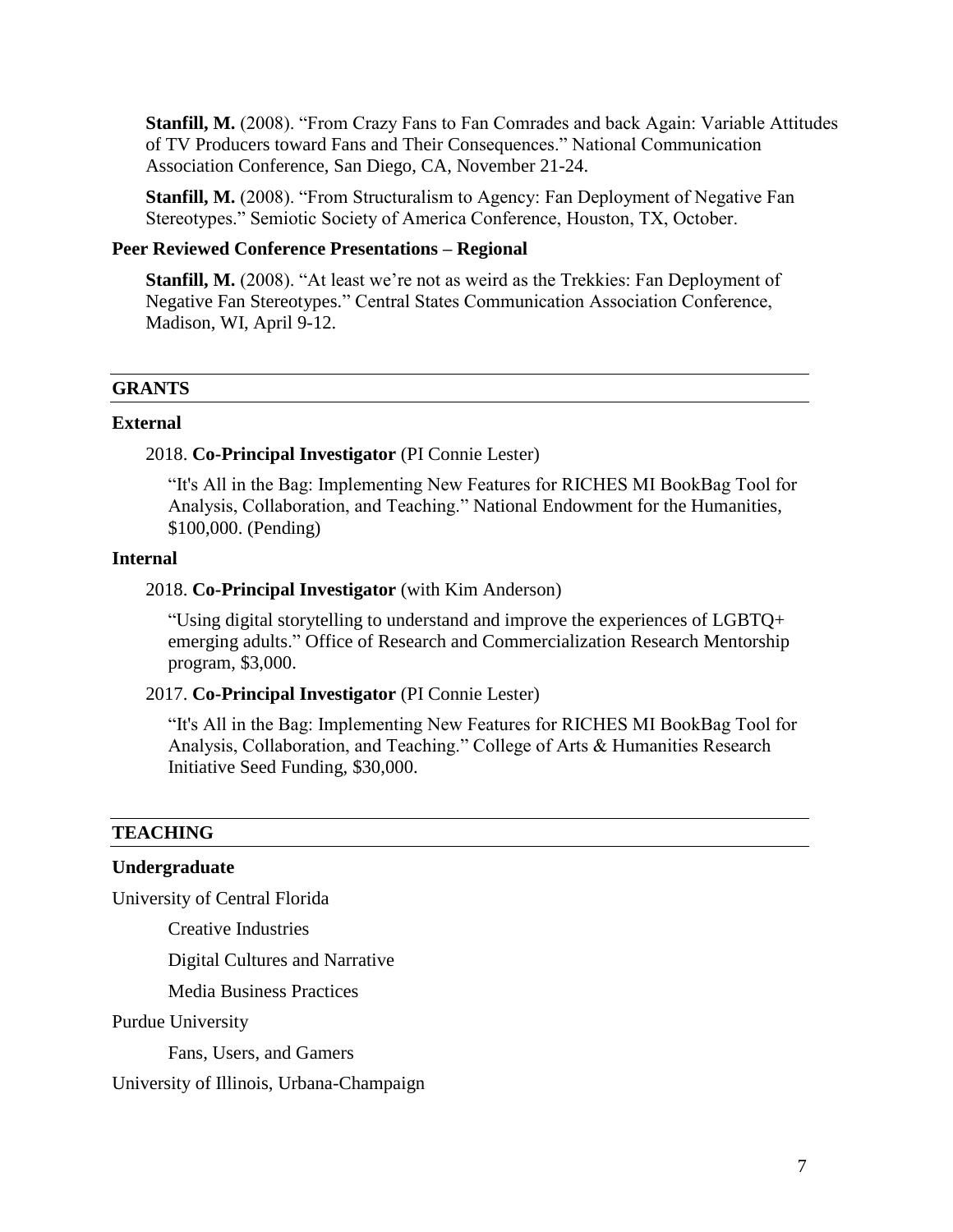Sex and Gender in Popular Media

Illinois State University

Introduction to Women's and Gender Studies

### **Graduate**

University of Central Florida

Introduction to Texts & Technology

Theories of Texts & Technology

Professionalization in Texts & Technology

Gender in Texts & Technology

Topics in Texts & Technology: Fandom

Topics in Texts & Technology: Social Media Research

### Purdue University

Queer/ing Popular Culture

### **CONSULTING**

2016. Consultant, NBCUniversal/Syfy.

Informed SyFy staff about the history and research on strong women in science fiction and queer women's fandom (October 2016).

#### 2016. Consultant, ReD Associates.

Informed ReD staff about the history and research about sports fans and media engagement (April 2016).

### **STUDENT ADVISING**

#### **University of Central Florida**

2018-present. Committee Chair, Rachel Braaten, Texts & Technology PhD student.

2018-present. Committee Chair, Ream Al-Ghamdi, Texts & Technology PhD student.

2018-present. Committee Chair, Erika Heredia, Texts & Technology PhD student.

2018-present. Committee Co-Chair, Jacob Boccio, Texts & Technology PhD student.

2018-present. Committee Co-Chair, Sahar Eissa, Texts & Technology PhD student.

2018-present. Committee, Isabelle Lanthier, Writing and Rhetoric MA.

2018-present. Committee, Rachel Marks, Writing and Rhetoric MA.

2018-present. Committee, Emily Tarvin, Texts & Technology PhD student.

2018-present. Committee, Mark Kretzschmar, Texts & Technology PhD student.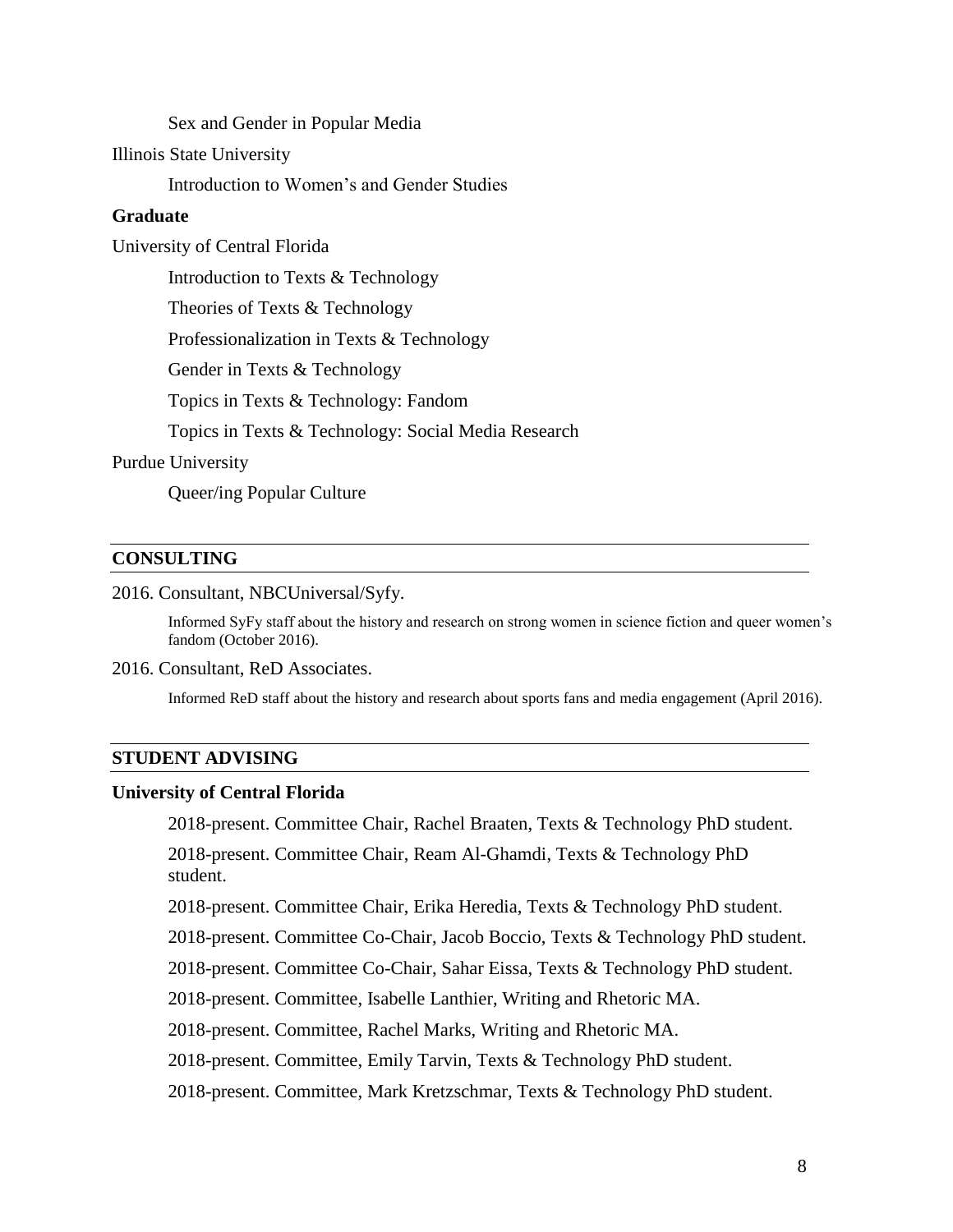2017-present. Committee Co-Chair, Rachel Winter, Texts & Technology PhD student.

- 2017-present. Committee, Linda Garrison, Texts & Technology PhD student.
- 2017-present. Committee, Christopher Foley, Texts & Technology PhD student.
- 2017-present. Committee, Karla Badillo-Urquiola, Modeling and Simulation PhD Candidate.
- 2016-present. Committee, Ruth Currey, Texts & Technology PhD Candidate.
- 2018-2019. First-Year Advisor, Javier Molinares, Texts & Technology PhD.
- 2018. Faculty Supervisor, Internship, Brooke Witherow, Digital Media BA student.
- 2018. Faculty Supervisor, Graduate Research Forum, Alex Rister, Christine Mcclure, and Ha'ani Hogan, Texts & Technology PhD students.
- 2018. Faculty Supervisor, Graduate Research Forum, Erika Heredia, Texts & Technology PhD student.
- 2018. Faculty Supervisor, Graduate Research Forum, Ream Al-Ghamdi, Texts & Technology PhD student.
- 2017-2018. First-Year Advisor, Ream Al-Ghamdi, Texts & Technology PhD.
- 2017-2018. First-Year Advisor, Joseph Valancy, Visual Language and Interactive Media MA.
- 2016-2017. First-Year Advisor, Kathryn Girvan, Texts & Technology PhD.

### **SERVICE**

#### **Leadership**

- 2018-present. Steering Committee member. Fan and Audience Studies Scholarly Interest Group. Society for Cinema and Media Studies.
- 2018-present. Coordinator. Games and Interactive Media Research Group. University of Central Florida.

### **Editorial Boards**

2015 to present. **Editorial Board,** Journal of Sport and Social Issues.

2015 to present. **Editorial Board**, Transformative Works and Cultures.

#### **Profession**

2018-2019. Conference Program Committee member. Society for Cinema and Media Studies.

2018. Peer Reviewer, Girlhood Studies.

2018. Peer Reviewer, Association of Internet Researchers conference.

2018. Peer Reviewer, Critical Studies in Media Communication.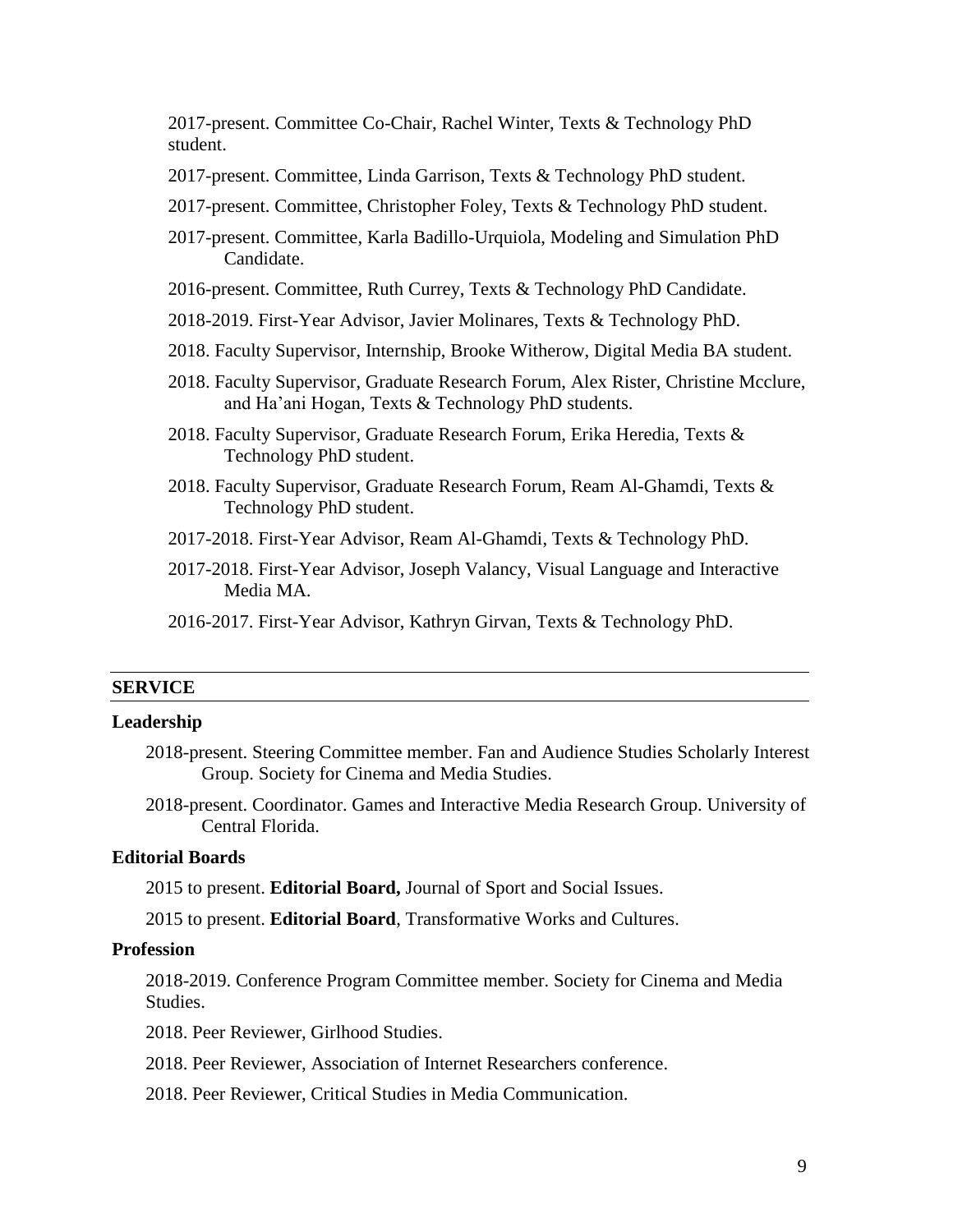- 2017. Peer Reviewer, Participations.
- 2017. Peer Reviewer, Journal of Communication.
- 2017. Peer Reviewer, Journal of Sport and Social Issues, November.
- 2017. Peer Reviewer, New Media & Society, October.
- 2017. Peer Reviewer, Social Media & Society, September.
- 2017. Peer Reviewer, Journal of Sport and Social Issues, September.
- 2017. Peer Reviewer, New Media & Society, September.
- 2017. Peer Reviewer, Journal of Information Science.
- 2017. Peer Reviewer, New Media & Society, July.
- 2017. Proposal Reviewer, International Communication Association Conference.
- 2016. Peer Reviewer, Communication Theory.
- 2016. Peer Reviewer, Journal of Sport and Social Issues.
- 2016. Peer Reviewer, Transformative Works and Cultures.
- 2016. Peer Reviewer, Women's Studies in Communication, May.
- 2016. Peer Reviewer, Women's Studies in Communication, February.
- 2015. Peer Reviewer, Journal of Communication.
- 2015. Peer Reviewer, Women's Studies in Communication.
- 2015. Peer Reviewer, Social Media & Society, December.
- 2015. Peer Reviewer, New Media & Society, November.
- 2015. Peer Reviewer, New Media & Society, October.
- 2015. Peer Reviewer, New Media & Society, September.
- 2015. Peer Reviewer, Journal of Sport and Social Issues, May.
- 2015. Peer Reviewer, Transformative Works and Cultures, May.
- 2015. Peer Reviewer, New Media & Society, May.
- 2015. Peer Reviewer, Participations.
- 2015. Peer Reviewer, Transformative Works and Cultures, April.
- 2015. Peer Reviewer, Social Media & Society, March.
- 2015. Peer Reviewer, Transformative Works and Cultures, February.
- 2015. Proposal Reviewer, Association of Internet Researchers Conference.
- 2014. Peer Reviewer, Journal of Sport and Social Issues, November.
- 2014. Peer Reviewer, New Media & Society, August.
- 2014. Peer Reviewer, New Media & Society, May.
- 2014. Peer Reviewer, Journal of Sport and Social Issues, March.